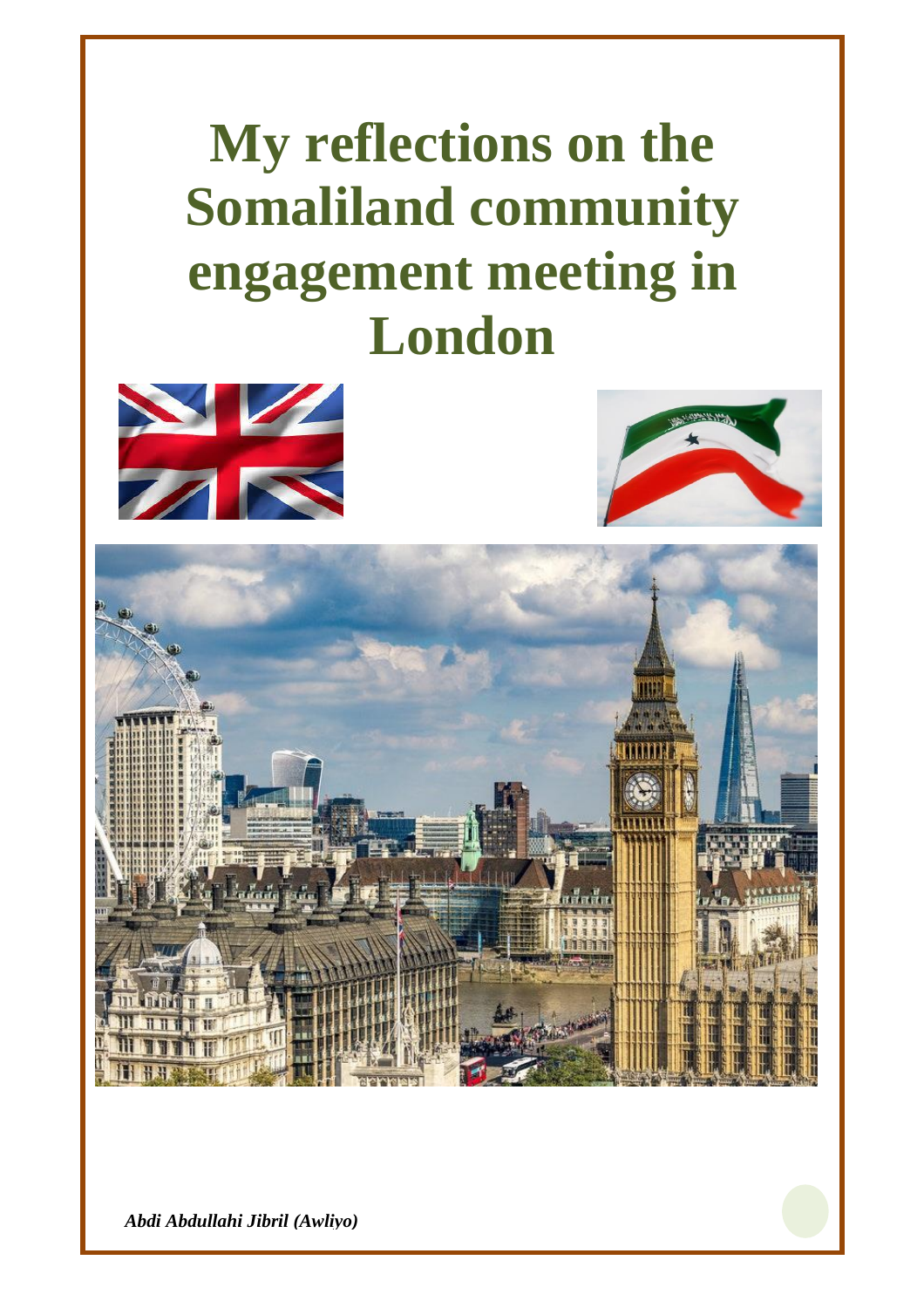#### **My reflections on the community engagement meeting in London**

At the end of the last month, November 2021, the Somaliland Mission in the UK held an important meeting in London at the Diamond Hotel. The meeting was attended by representatives of the Somaliland Diaspora in the UK regions. The meeting was also attended by a delegation led by the Minister of Foreign Affairs of Somaliland Dr. Isse Keyd. Other members of the delegation included Edna Adan (special envoy for Somaliland/Somalia talks/former foreign minister) and Abdulkadir Mohamed Sheikh (Advisor to the Ministry of Foreign Affairs).

#### **Why I write this summary**

1. The speeches made by the delegates including those of UK friends of Somaliland were touching.

2. The other reason I am writing this is that the meeting titled '**Community engagement**' reminded me of the great meetings we used to hold in the past.

The meeting was well attended. It was something to be thankful for to the head of Somaliland Mission his Excellency Abdi Abdullahi, his staff and volunteers who spent their valuable time to make the meeting success.

For various reasons this meeting was of great significance. It was the first meeting of its kind for the Somaliland Diaspora in UK to come together since the outbreak of the Covid-19 pandemic. The meeting offered he participants the opportunity to exchange information about Somaliland and network.

The meeting was addressed by the delegates from Somaliland, UK friends of Somaliland, some representatives of the Somaliland Diaspora as well as Somaliland Mission in the UK. I apologise for not being able to cover in this brief note all the speeches made.

#### **The following is a summary of the speeches delivered by some of the speakers:**

**Abdi Abdullahi Hersi** (Head of Somaliland Mission in UK) opened the event by first providing brief aims of the meeting, welcomed the guest speakers and thanked the organisers of the event for their hard work and dedication. He particularly expressed his thanks to the delegates from London, Birmingham, Manchester, Sheffield, Bristol, Cardiff etc.

The Introductory address was delivered by Councillor Dr. **Abdullahi Gulaid** (Former Mayor of Ealing). In his introductory address, he gave a brief overview and history of the Somali Community within Ealing as well as London. He then introduced to the floor the other speakers of the event in order to share their speeches with the participants.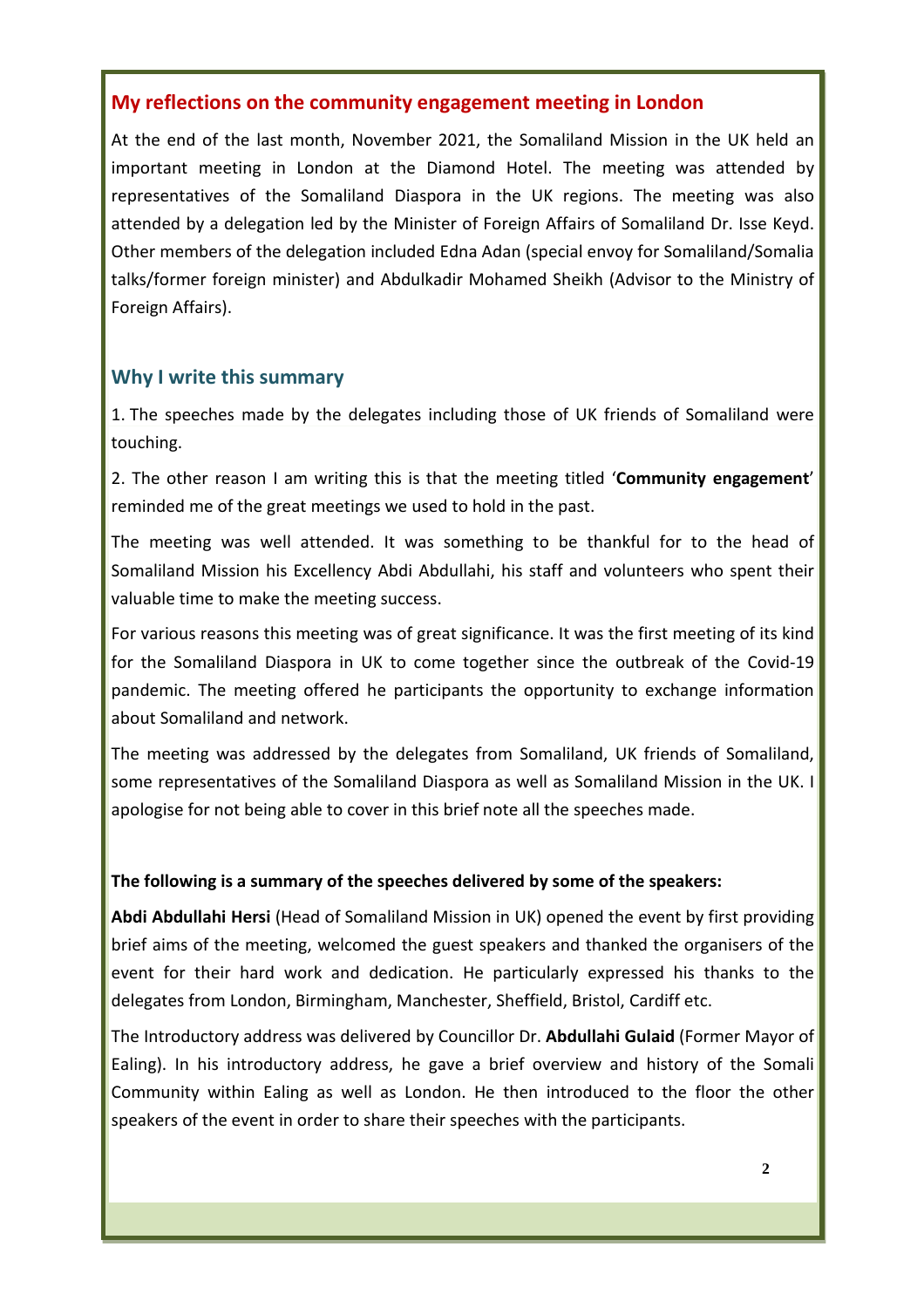#### **Speech delivered by the Minister of foreign Affairs & International Cooperation**

Dr. **IsseKeyd** (Somaliland Foreign Minister). The Minister begun his speech by stating that he and his delegation returned from an official visit to the United States two days ago. He noted that during his visit to the United States he met with high level Government officials and discussed the case of Somaliland and shared with them the success stories of Somaliland. The Minster also mentioned that his visit to the United States was very beneficial and hoped that it would yield positive results. He then spoke about the current situation in Somaliland, which he described as very stable compared to what is happening in neighbouring countries. He also highlighted Somaliland's potential and the bright future ahead. He took as an example, that the economy in Somaliland is based on free market. The minister mentioned that many development projects are underway like the Berbera port and corridor as well as the free zone and Berbera Airport, which has already been completed. The minister also spoke about Somaliland's budget and how it covers government expenditures.



Finally, the minister (Dr. IsseKeyd) concluded his remarks on the importance and vital role of the Diaspora in Somaliland's quest for international recognition.

He noted that thousands of Somalilanders in the Diaspora are needed to come up with initiatives to lobby Somaliland recognition by making strong links with their MP's and other British politicians in the UK. The Minister strongly emphasises that the Diaspora should not underestimate their role and

takes advantage of the opportunities available in the countries they work and live in. He urged the Diaspora to use wisely their resources, connections

omaliland to gain recognition from the international ed in his speech that the recognition of Somaliland is vernment only, but it is indeed a common duty of all her more closely.

I hasised by the need to have a good conducive and

credible environment in which different stakeholders of Somaliland could work together.

My question is how to set goals that practically achieve this important relationship or partnership in order to create a positive result in how Somaliland's profile can be enhanced or strengthened. How this kind of collaboration among the Ministry of foreign Affairs, Missions of Somaliland, Diaspora organisations and Diaspora agency could create a force to work together to achieve Somaliland's goal of gaining international recognition.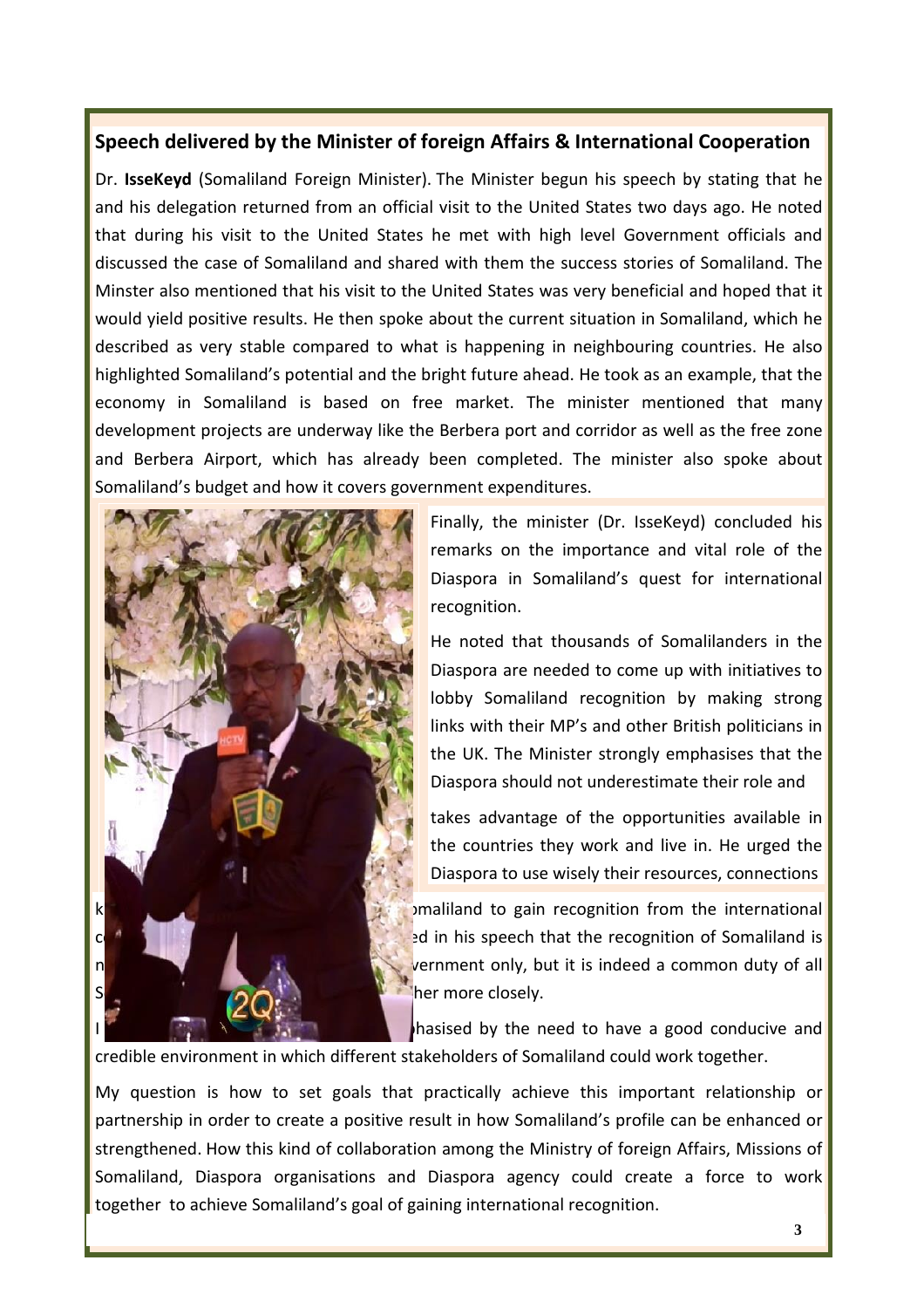# **Remarks of Edna Adan: Special envoy for Somaliland/Somalia talks/former foreign minister**

**Edna Adan** began her keynote speech by saying that she is delighted to be visiting the United Kingdom again and that it is a great honour for her. She thanked the Somaliland mission in the UK for organising the meeting. In her keynote speech, Edna gave a brief overview of her history in the UK. Her first arrival in the UK was in 1954 at the age of seventeen. She shared with the meeting participants that she was one of eight students who came to the UK on a training scholarship funded by British taxpayers.

As she was the only female of eight students, she was trained as a nurse midwife and returned to Somaliland in 1961, at a time when Somaliland desperately needed the knowledge and training that Edna had acquired. After that Edna spoke briefly about the history of Somaliland and said that Somaliland was the first territory to gain independence in 1960 compared to other territories where Somalis live in horn of Africa. She also mentioned that 42 African countries which have a seat today in the AU were all under colony when

For the benefit of those Somaliland friends who do not know the true history of Somaliland, Edna highlighted the History of Somaliland from 1981 to 1991. She shared with the meeting participants the oppression and genocide perpetrated by Siyad Barre's forces on the people of Somaliland and the

Somaliland gained its independence in 1960.



destruction of 95% of the cities and towns of Somaliland. Edna Adan, while still recounting the circumstances surrounding the struggle, noted that when the SNM won the battle, they did not commit to kill Siyad Bare Regime's forces in Somaliland but instead gave them a save corridor. They showed mercy and said to them we do not want to have a blood on our hands and be like you. We are asking you only to go back to your families and get out of Somaliland. This shows the high morale of the SNM forces. Their struggle was based on high value with dignity and humanity.

Her remarks also included that the people of Somaliland have rebuilt the country from scratch alone without outside help. She added that she would like to send a message to Britain which is as follows (when the British were fighting for justice, ours sons were fighting alongside the British Army. For example my grandfather fought alongside the British Army as he was awarded for the crown service. My father also fought alongside the British Army and was decorated with a British Empire Medal. So today we are asking Britain to fight alongside us. We are asking for the rights we deserve. Somaliland has been waiting for justice from the international community for 30 years. Somaliland's struggle will continue even if it takes another 300 years to get justice.

Today Somaliland and its people govern the country the way they wish to run, with justice and democracy. After that she shared an appeal with the Somaliland people who attended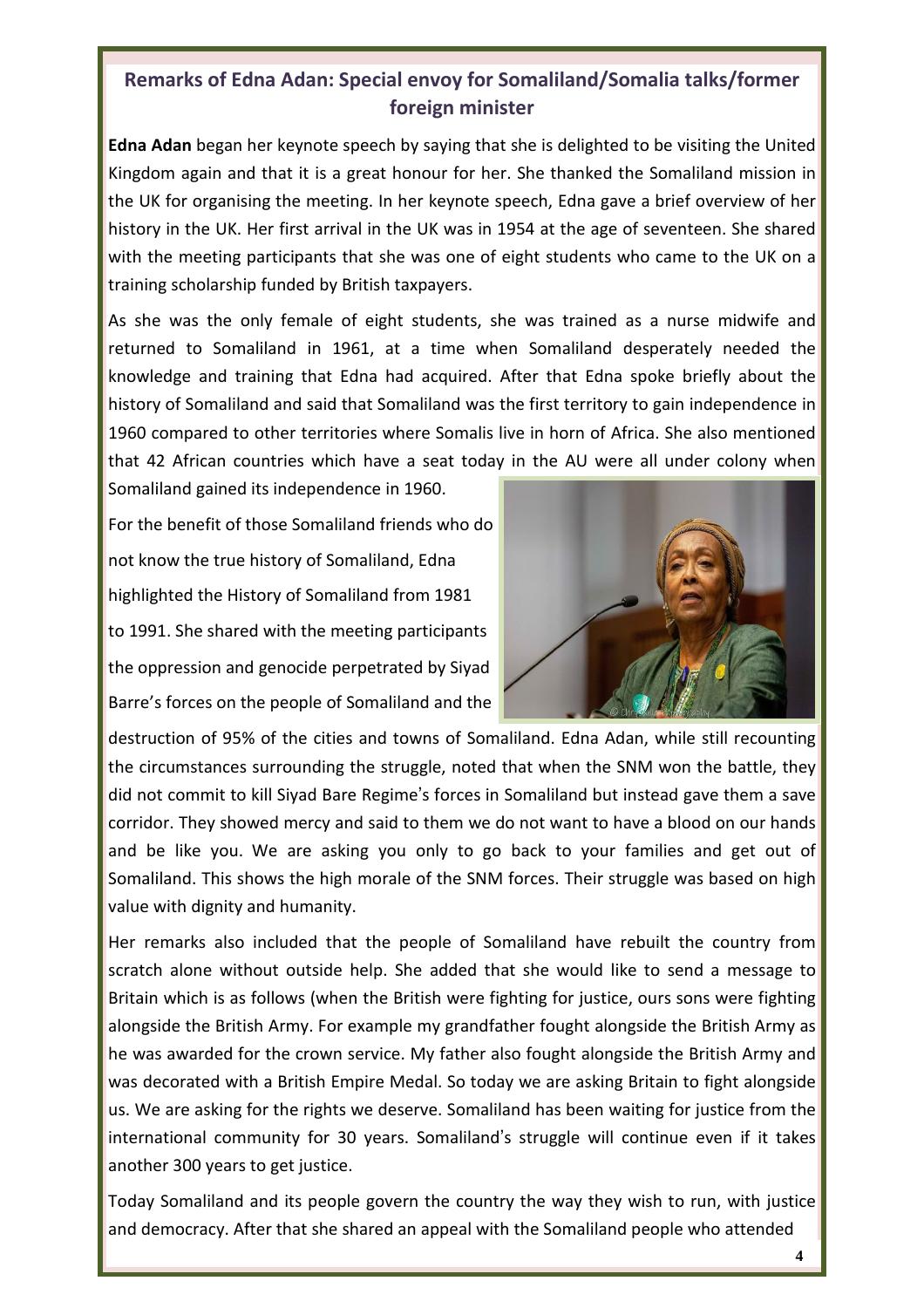the meeting which is as follows (You are all from a great country called Somaliland and you have to be proud of it). My appeal is to continue the good work you are doing in UK and elsewhere. Continue to educate your young people and also continue to be role models for other Somalis. It is your duty to show the world the good qualities and value of the Somaliland people. Some of the words Edna Adan concluded her long speech with was that Somaliland is waiting for the skills and knowledge of the Diaspora. Finally Edna Adan reminded the Diaspora of the need for unity among the people of Somaliland and the need to hold hands together.

Personally, Edna's speech was very eloquent and the audience of the meeting listened attentively and calmly. The speech also covered the situations that Somaliland has gone through as a whole and also the historical relationship between Somaliland and the UK. It seemed to me that the aim of Edna's speech was about making people aware Somaliland's existence as a country and what has been achieved as a country without recognition.

One of the other things that impressed me the most was the diversity and inclusion of the meeting. The meeting was also attended by some Somaliland's friends in the UK. Guest speakers included **Gavin Williamson**, South Staffordshire (MP), **Virendra Kumar** Sharma EalingSouthall (MP) and **Norman Baker.**

## **Gavin Williamson speech** (South Staffordshire MP)

Former Secretary of state for education/former defence Secretary **Gavin Williamson** began his speech by expressing his delight at his visit to Somaliland a few years ago. He acknowledged that when he visited Somaliland he saw a lot of progress in his eyes. In-order for Somaliland to overcome the challenges faced by the people of Somaliland, they had to have made great sacrifices.



Because of these sacrifices Somaliland become a country that is able to offer peace, stability and also created opportunities for so many people in Somaliland. Although Somaliland has not been recognised for 30 years, the nation is still working together with cohesion and unity. The politicians always make promises and I am not going to do that this evening but it is definitely important to recognise Somaliland as a country.

Gavin Williamson stated that whether there is Conservative politician or Labour politician, there is a desire and will to make sure that the recognition of Somaliland becomes a reality.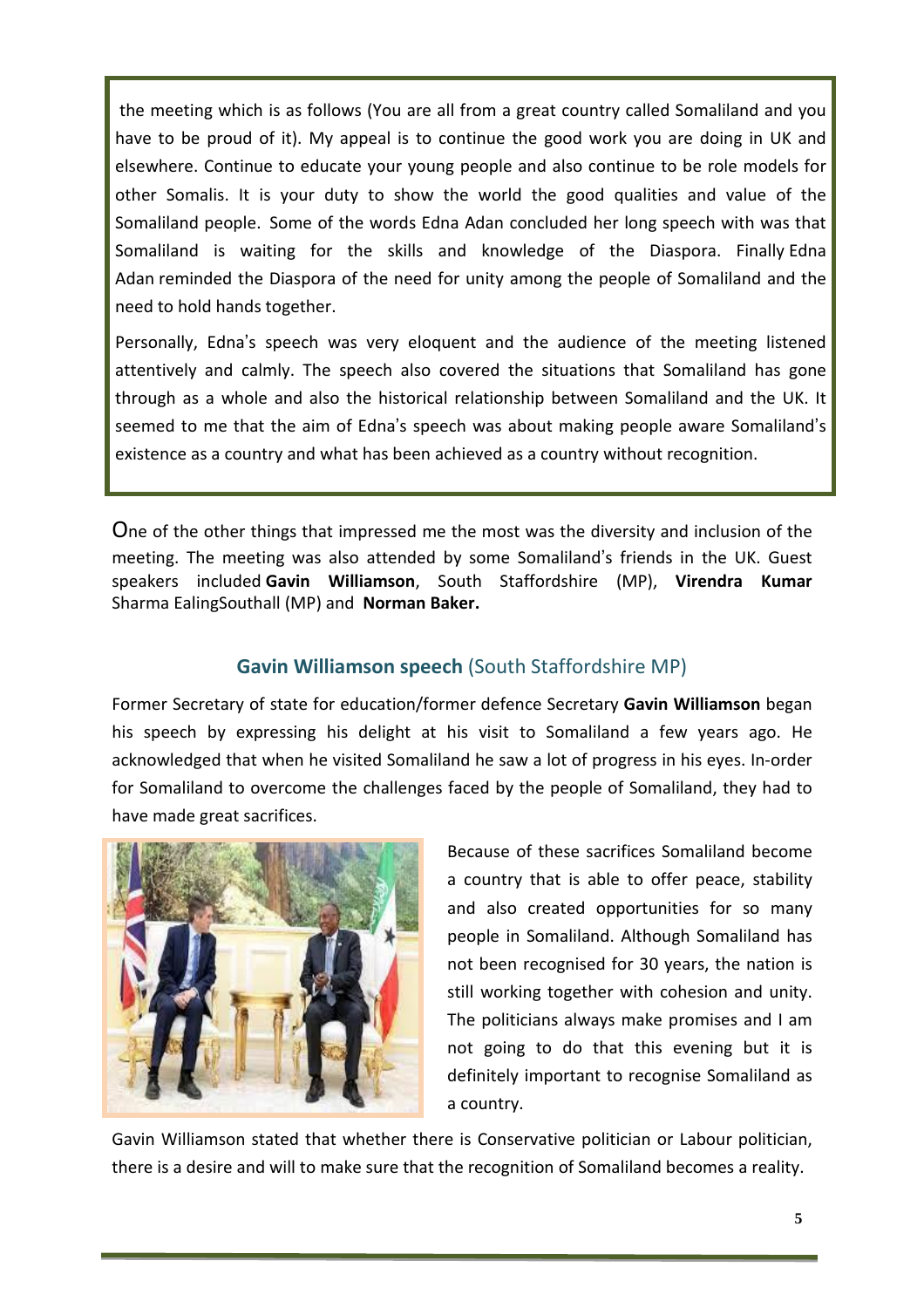He added that Somaliland is a **beacon of hope**. The great example of this is what Somaliland has achieved despite the chaos and difficulties existing in the region. Somaliland still stands

proud as a nation and showed the world that Somaliland can deliver so much more. During his speech he highlighted the need to stand side by side and described Somaliland as friends and brothers living in a nation far away but bonded with so many common ties. He also mentioned in his remarks that he recalls from his visit to Hargeisa seeing so many people who are doing such an amazing job. One of the people he met during his visit was a young man who had a West London accent and was giving his contribution to Somaliland where his parents came from. It was great for me to see these things in Somaliland that gives you hope and optimism and now is the time that the British Government needs to do more.

Gavin Williamson also shared with the participants the need to recognise the political reality on the ground. Somaliland is a democratic country, which is a safe place for people to be able to go to work, be able to educate and to be able to practice the religion etc. It is something to be proud of what the people of Somaliland have achieved against all the odds. Finally, he concludes his speech with the following words (What I can promise is we fight with heart and passion in order to pull the argument for Somaliland recognition and change the agenda and also change the government approach).

## **Virendra Kumar Sharma speech (**EalingSouthall MP)

**Virendra** started his speech by saying that it is his honour to welcome the attendees of the meeting to his constituency and is delighted to work with our community in his area. He expressed his delight at the fact that he had been working with the community in his area for a long time on social and political life issues. He also spoke of the need to work together to improve living conditions of the local community in the area. He briefly shared his experience of the need to adapt to new life and work in the UK. He used his brother as an example, who came to the UK in 1956 and planned to work for five years in the UK and then return home with the money he earned. He said his brother never went back.

This is an example of how you need to be realistic and adapt to the life in this country. He spoke of his experience on the need for the community to actively get involved in the local political system in this country. He also noted the importance of local communities to have representation



in local politics. Finally, he conveyed the meeting with a message from his friends the Somaliland Parliamentary Group (The group will continue to support Somaliland and fight for Somaliland's case in the parliament.

He concluded his speech in wishing for Somaliland to become successful and achieve great progress. **6**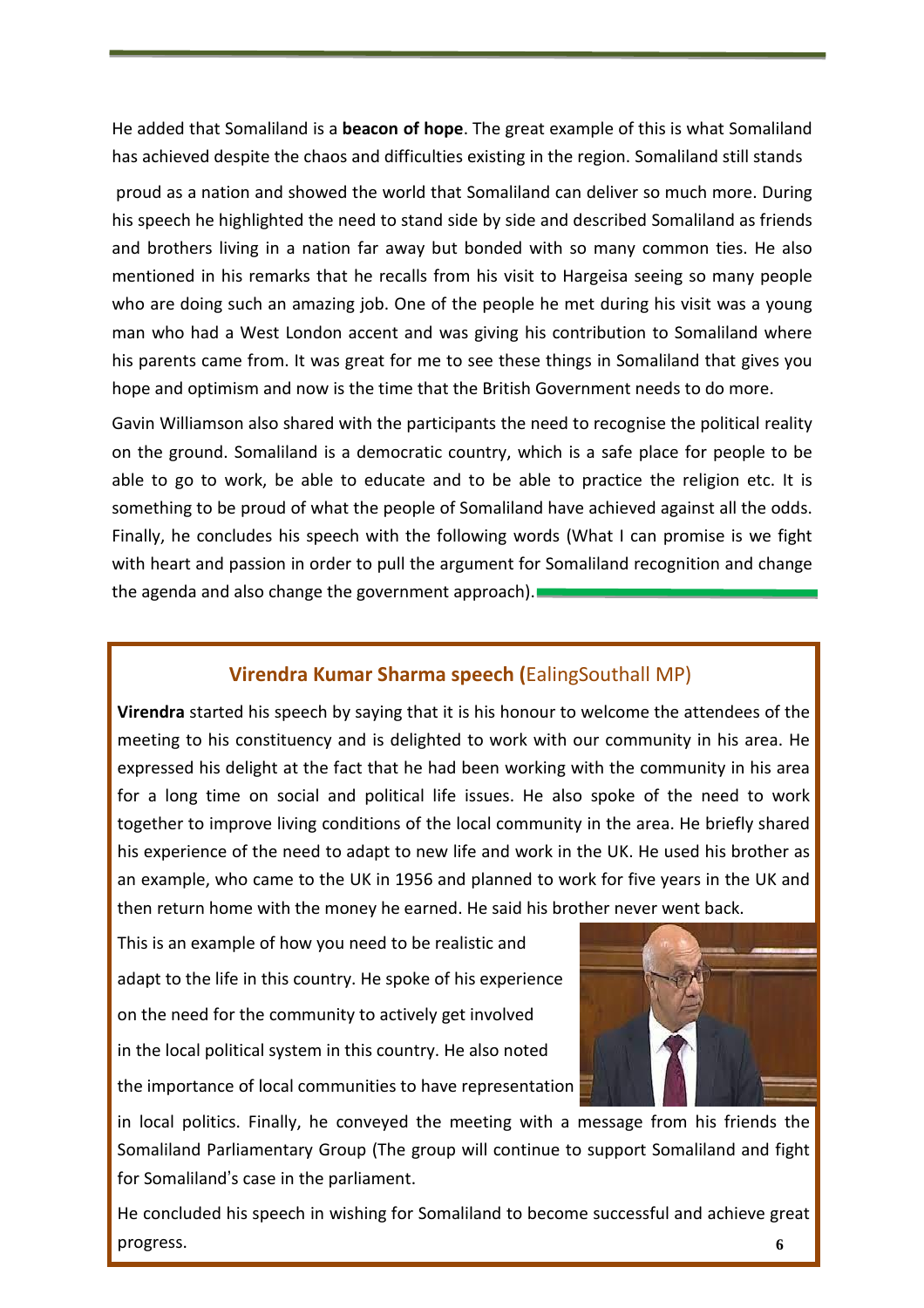## **Norman Baker (Former Minister of state for Transport of the United Kingdom)**

One of Somaliland's other friend who gave a short but memorable speech was **Norman Baker**. He is a Liberal Democratic politician. In his speech, he said that he shared the same views with the two colleagues from the other parties in the UK. Norman's remarks included the following words:

"I am great believer in the right of self-determination and how people have the right to self-determination and decide their own future. What Somaliland wants to achieve some other countries may not be happy with. The fact of the matter is the right of the people and individual countries to decide their own way forward. This is what is required and should be respected by other nations. I particularly want to say that I am admired by the commitment you have made to democracy, to justice and to build what is really a difficult foundation for Somaliland."



Speaking to the Somaliland Diaspora, Norman also expressed his deep appreciation for the contribution of the Diaspora and said that they are the ones **who keep the flame alive**. He also mentioned the diversity and the values of this country which is what makes the UK richer and a more interesting country. He added that the UK shares with Somaliland a very historical connection both recently and in the past. One of the other things that Norman talked about

during the meeting was that he is conscious of the climate change impact and vaccination issues. He also shared with the meeting participants that the climate change summit was recently held in Glasgow.

According to him, African countries are in a situation where they are very vulnerable and Norman hopes that the outcome of the Glasgow summit will give African countries a chance to improve their environment. He concluded his speech by saying that he would like to see Somaliland using renewable energy such as wind and solar energy. The use of these two energies is of great benefit to the environment and human life in general.

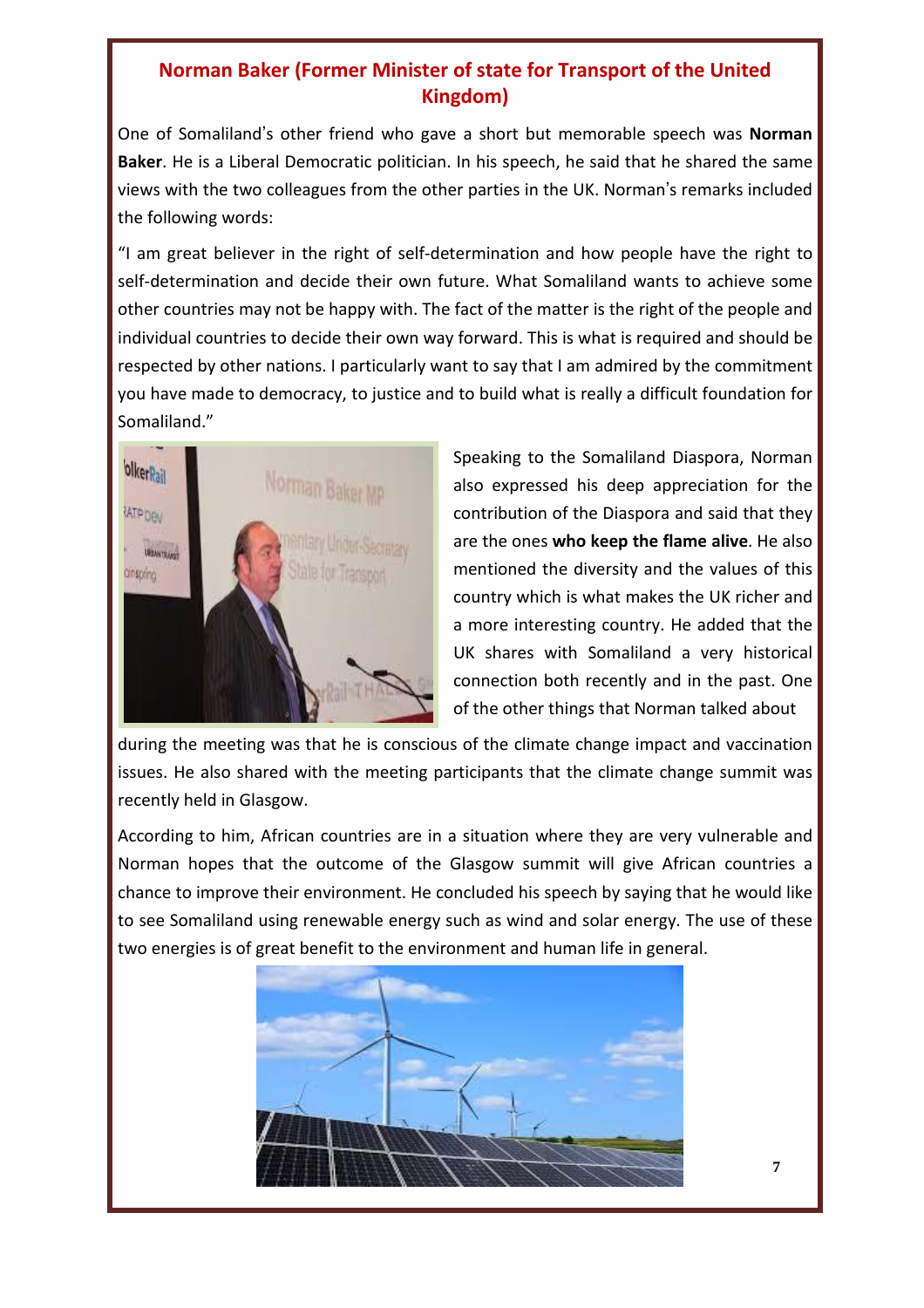#### **Fredo Rockwell (Independent Journalist & You tuber)**

Fredo's speech was mainly based on his view on Somaliland. It was only recently when he released a widely watched video clip on the difference between the electoral system in Somaliland and Somalia. Speaking on the electoral process in Somaliland, he uses the elections held on 31 May 2021 as an example. He was impressed by the patience shown by the Somaliland voters during the long queues despite difficult circumstances during Election Day.

**Mohamed Sheikh** (Advisor to the Ministry of Foreign Affairs) and **QaasimSaleban** (member of Somaliland parliament: foreign committee, were among those invited by the Somaliland mission to the meeting. Both of them have made brief remarks about Somaliland's development.

# **Diaspora remarks**

Cllr. **SafiaBerbarawi** (Sheffield) and Cllr. **Rakia Ismail** (islington) explained the importance and the role that the Somaliland Diaspora can play in recognising Somaliland as a sovereign country. They also emphasised the importance of working together for both Somaliland communities in the UK and those back home. Cllr. Safia noted in particular that the city of Sheffield has become the first city in the world to officially recognised Somaliland as an independent nation. This is a good example of the positive contributions of the Somaliland Diaspora in the UK to Somaliland's efforts to gain international recognition. They also highlighted during their speeches the strong need for the community to work hand in hand.

Listening to the speeches of the two councillors it reminded me of the importance of involving local and national politics in the UK and how this can give you the opportunity to contribute to your community here in UK as well as to your people back home in Somaliland.

During the meeting there were also short speeches made by some members of the Somaliland Diaspora community representatives in the UK. Speakers of this session included representatives from Sheffield **Adam Yussuf** and **Diana**, Birmingham (**Abdirahman)**, **Nur** (SSUK London), **AbdirahmanAwliyo** (Greater Manchester). Adam Yussuf from Sheffield shared Edna with an element of surprise, which was that Diana was born in Hargeisa when Edna was the midwife in the Hargeisa Hospital. As an example of community contribution Abdirahman from Birmingham mentioned in his speech the coordination they have done as a community so far to respond to the Covid 19 campaign. Working very closely with Somaliland mission in the UK they got a laboratory that they have sent to Somaliland to combat the health challenges in Somaliland.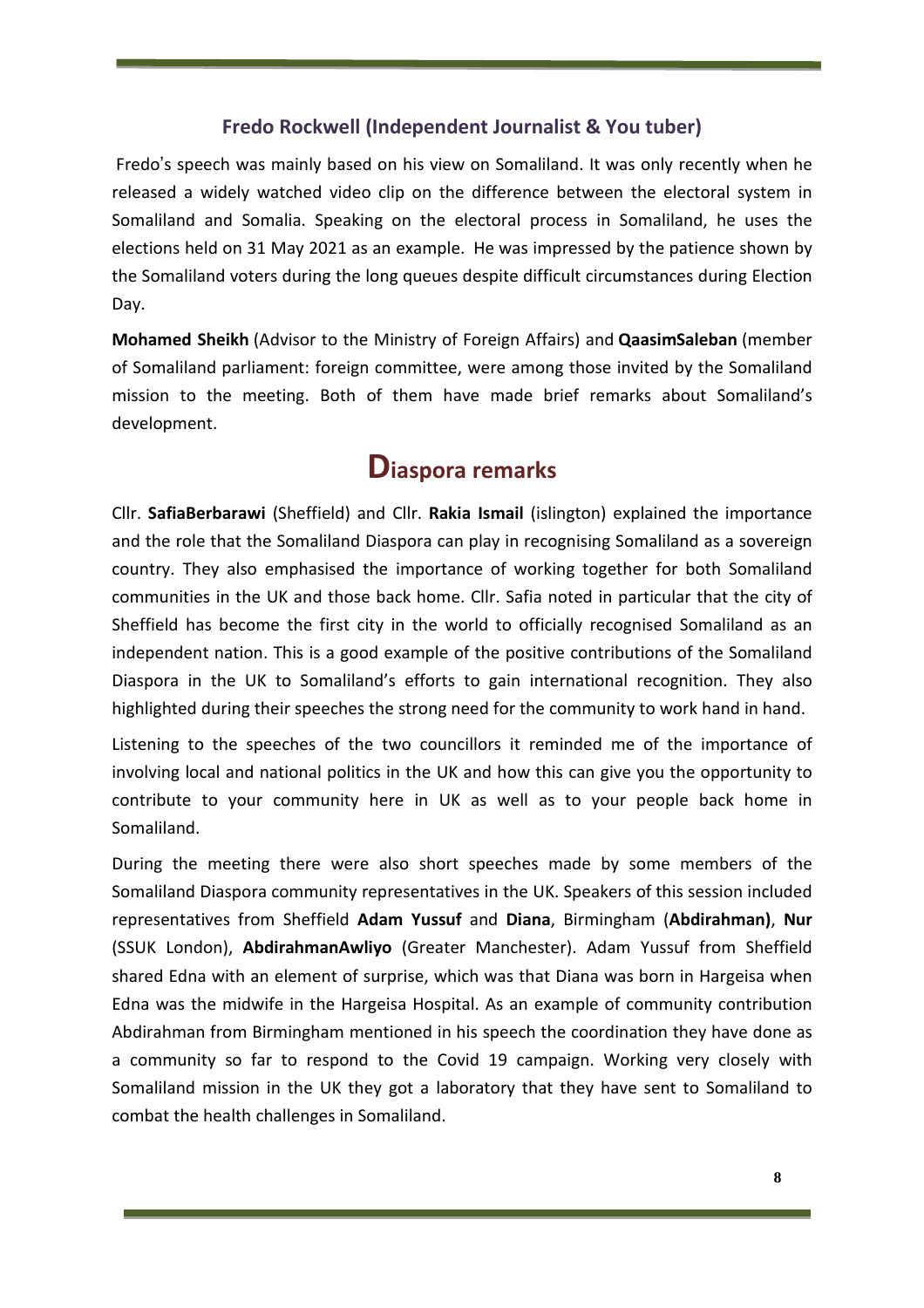The speeches made at the event were focused on how and ways the diaspora can contribute effectively to the development of Somaliland. They also pointed out that there are many opportunities in the UK and the need for the Somaliland diaspora to work together for the benefit of their country.

The community representative's speeches also covered how the Somaliland diaspora can unite their efforts in order to collectively work together to strengthen the strategies to promote or make widely known the case of Somaliland recognition. They also briefly highlighted some of the activities their organisations do in the UK.

All of those who spoke on behalf of their community organisations in the UK expressed their views that the Diaspora plays a vital role and will continue to play a huge role in Somaliland's progress. The most important thing in their speeches was their readiness to strengthen the unity of the Somaliland people in the UK.

# **Panel discussion (Investment and Economic potential in Somaliland)**

In addition to the speeches, there was also a panel discussion on Investment & Economic potential in the country. This session began with a brief presentation by **Mohamed Warsama Boss** on behalf of the Somaliland Mission in the UK. The speakers on the panel included **Eid Ali Salan, Ahmed Yusuf, Hamze Samatar** and **Bashir Omar**.

The panel discussed in detail the things that make it attractive to invest in Somaliland. One of the things the panel speakers were excited about was:

- (1)Somaliland's abundant natural resources and the country being one of the fastest growing developing country.
- (2)Somaliland is strategically located at the point connecting Asia, Europe and Africa and is a gateway to a number of landlocked countries such as Ethiopia with a market of over one hundred million people.
- (3)Somaliland is in state of peace and stability. Politically, Somaliland is also a stable country.



(4)Another positive factor for investing in Somaliland is that the country has a coast of 850 km next to the Suez Canal. The speakers also added during their speeches that the market environment in Somaliland is conducive to starting a business and that the people of Somaliland are open and friendly.